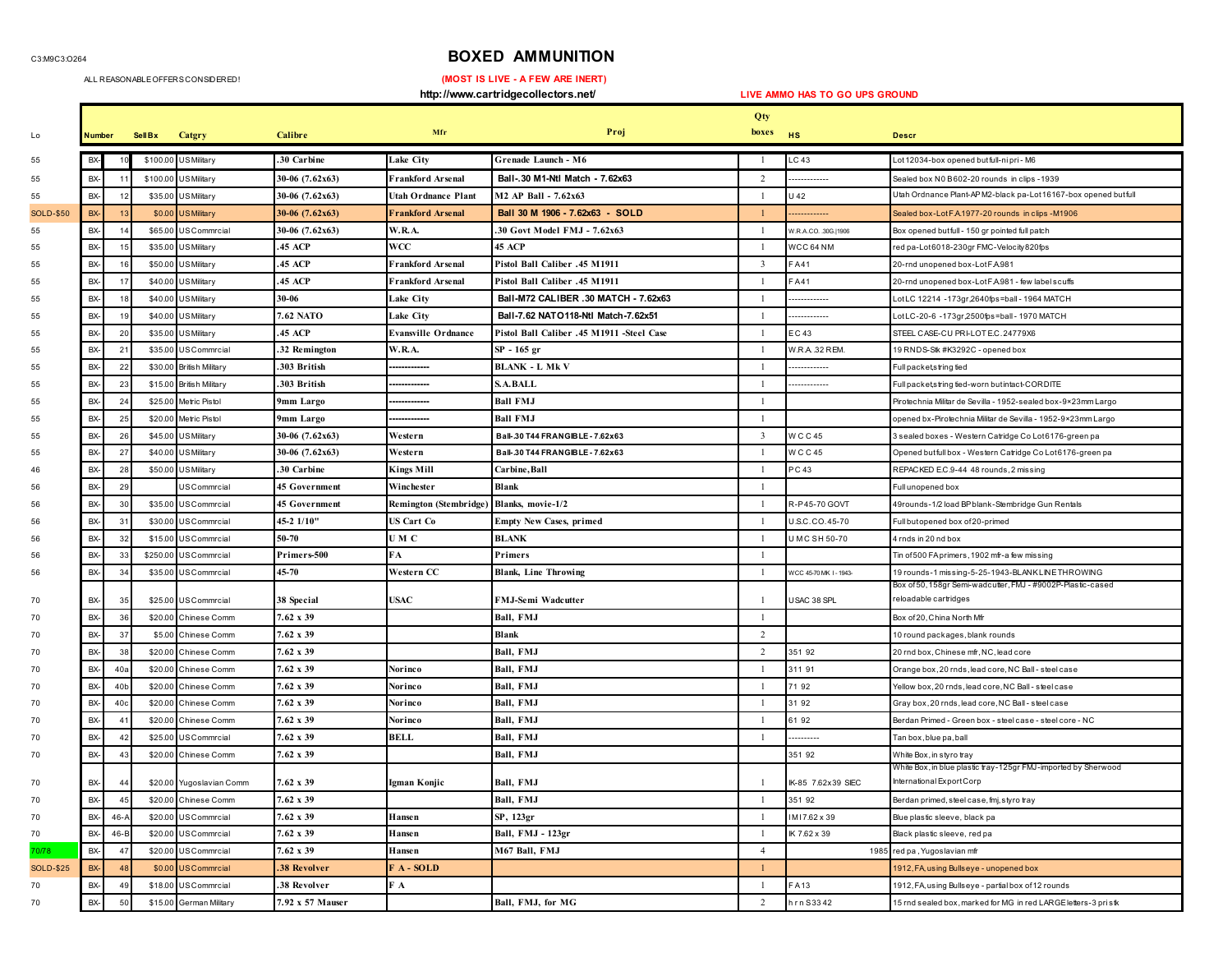|          |            |             |                  |                                           |                    |                          |                                                    | Qty                        |                      |                                                                                                                                    |
|----------|------------|-------------|------------------|-------------------------------------------|--------------------|--------------------------|----------------------------------------------------|----------------------------|----------------------|------------------------------------------------------------------------------------------------------------------------------------|
| Lo       | Number     |             | <b>Sell Bx</b>   | Catgry                                    | Calibre            | Mfr                      | Proj                                               | boxes                      | <b>HS</b>            | <b>Descr</b>                                                                                                                       |
| 70       | BX-        | $5^{\circ}$ | \$25.00          | <b>US</b> Military                        | <b>45 ACP</b>      |                          | Shot, M15                                          |                            | RA4                  | 6 rounds in opened box - purple top wad                                                                                            |
|          |            |             |                  |                                           |                    |                          |                                                    |                            |                      |                                                                                                                                    |
|          |            |             |                  |                                           |                    |                          |                                                    |                            |                      | French 7.62 mm model 1949 - Cartouche 7,62mm                                                                                       |
|          |            |             |                  |                                           |                    |                          |                                                    |                            |                      | Mle.49 Typ "O" (ordinaire, or "Ball") Made 1950s till mid 1960s - there                                                            |
|          |            |             |                  |                                           |                    |                          |                                                    |                            |                      | are six ball rounds which would appear accurate for the box but there are                                                          |
| 70       | BX-        | 52          |                  | \$15.00 French Military                   | $7.62 \times 63$   |                          | Ball $(6)$ and HP $(2)$                            |                            | TEP4-53 7.62         | also two HP rounds - primers are corrosive/berdan primed                                                                           |
| 70       | BX-        | 53          |                  | \$35.00 US Military                       | 45 ACP             | Olin                     | Ball, FMC-230gr                                    |                            | WCC 64 MATCH         | Red pa                                                                                                                             |
| 70       | BX-        | 54          | \$25.00          | <b>US</b> Military                        | <b>45 ACP</b>      | Olin                     | Ball, FMC-230gr                                    |                            | <b>WCC 70, WRA67</b> | red pa, in 1967 MATCH box butmixed HS, NOT MATCH                                                                                   |
| 70       | BX-        | 55          | \$25.00          | <b>US</b> Military                        | 9mm Nato           | Olin                     | <b>Ball M882, 124gr FMC</b>                        |                            | WCC 90+              | Red pa, Nato mark in HS-Lot#WCC90-07                                                                                               |
| 70       | BX-        | 56          |                  | \$4.00 USCommrcial                        | 50-70              | <b>Dixie Gun Works</b>   | <b>Cases, Empty (new) - INERT</b>                  | $\overline{1}$             | D.G.W.50-70          | Full box of empty, new unprimed cases-by Bertram Bullet Co                                                                         |
| 70       | BX-        | 57          |                  | \$45.00 US Military                       | $7.62 \times 63$   | Western                  | Ball, Frangible T44                                | - 1                        | <b>WCC 45</b>        | Unopened box, Frangible Ball, 30-06 - Lot6176                                                                                      |
| 70       | BX-        | 58          | \$40.00          | <b>US</b> Military                        | $7.62 \times 63$   | Western                  | Ball, Frangible T44                                |                            | <b>WCC 45</b>        | Opened box, Frangible Ball, 30-06 - Lot 6176 - 19 rounds                                                                           |
| 70       | BX-        | 59          |                  | \$30.00 Chinese ??                        | 7.62 x 39          |                          | <b>Ball, FMJ on strippers</b>                      |                            |                      | 63 Two 20-round stripper clips - steel case, FMC                                                                                   |
| 70       | BX-        | 60          |                  | \$15.00 German Military                   | 7.92 x 57 Mauser   |                          | Ball, FMJ, for MG                                  | $\overline{2}$             | a k St 142           | 15 rnd sealed box, marked for MG in red small letters-3 pristk                                                                     |
| 70       | BX-        | -6          | \$35.00          | <b>US</b> Military                        | $7.62 \times 63$   | FА                       | <b>Blanks made from fired cases</b>                |                            | Various FA           | Original FA blanks from fired cases - various HS                                                                                   |
|          |            |             |                  |                                           |                    |                          |                                                    | 5 Tins                     |                      | Full unopened tins for Ducks Unlimited-50th anniversay-BRASS cases<br>Opened tin pix is from another site                          |
| 46-47    | BX-<br>BX- | 62          |                  | \$80.00 USCommrcial                       | 12 Gauge<br>5.56mm | Remington<br>LC          | BRASS Cases - 50th Anniversary-1987<br>M200 Blanks | $\overline{2}$             | LC 83                |                                                                                                                                    |
| 78       | BX-        | 63<br>64    | \$5.50           | <b>US</b> Military<br>\$4.00 US Military  | 5.56mm             | LC                       | M200 Blanks                                        |                            | LC 83                | Unopened boxes lot LC 84A023086--7 petal nose,case knurl                                                                           |
| 78<br>77 | BX-        | 65          |                  |                                           | 5.56mm             | LC                       | M200 Blanks                                        | $1(18$ rds)<br>4           | L C 83               | Open box lot LC 84A023086 - - 18 r ounds-7 petal nose, case knur l<br>Unopened boxes lot LC 84A023082 - - 7 petal nose, case knurl |
| 78       | BX-        | 66          | \$5.00           | \$5.50 US Military<br><b>US</b> Military  | .56mm              | LC                       | M200 Blanks                                        | -1                         | LC 83                | Opened/full box lot LC 84A023082 - - 7 petal nose, case knurl                                                                      |
|          | BX-        | 67          |                  | \$5.50 US Military                        |                    | LC                       | M200 Blanks                                        | $\mathbf{1}$               |                      |                                                                                                                                    |
| 77       |            |             |                  |                                           | 5.56mm<br>i.56mm   | LC                       | M200 Blanks                                        |                            | <br>L C 83           | Unopened boxes lot LC 84G021-271 --- 7 petal nose, case knurl                                                                      |
| 77<br>77 | BX-<br>BX- | 68<br>69    |                  | \$4.00 US Military<br>\$40.00 US Military | i.56mm             | LC                       | M196 TRACER                                        | $1(18$ rds)<br>$1(18$ rds) | .C 67                | Open box lot LC 84A023-083 -18 rounds-7 petal nose, case knurl<br>Opened box lot LC 12112 - -18 rounds-purple pa-red tip           |
| 77       | BX-        | 70          |                  | \$40.00 US Military                       | 5.56mm             | <b>Twin Cities</b>       | <b>M196 TRACER</b>                                 | $1(18$ rds)                | TW68                 | Opened box lot TW 18083 - -18 rounds-red pa-red tip                                                                                |
| 77       | BX-        | 71          |                  | \$40.00 US Military                       | 30-06              | Lake City                | Ball-M72 CALIBER .30 MATCH - 7.62x63-1965          | -1                         | LC 65 MATCH          | LotLC 12219 -173gr,2640fps=ball - 1965 MATCH-black pa-unopened box                                                                 |
| 77       | BX-        | 72          | \$30.00          | <b>US</b> Military                        | 30-06              | Lake City                | Ball-M72 CALIBER .30 MATCH - 7.62x63-1965          | $1(18$ rds)                | C 65 MATCH           | LotLC 12219 -173gr,2640fps=ball-1965 MATCH-black pa 18 rnds-opened                                                                 |
| 77       | BX-        | 73          |                  | \$30.00 USMilitary                        | 30-06              | Lake City                | Ball-M72 CALIBER .30 MATCH - 7.62x63-1967          | $1(18$ rds)                | LC 67 MATCH          | LotLC 12233 -173gr,2640fps=ball- 1967 MATCH-black pa 18 rnds-opened                                                                |
|          |            |             |                  |                                           |                    |                          |                                                    |                            |                      | LotLC 12233 -173gr,2640fps=ball- 1967 MATCH-black pa -                                                                             |
| 77       | BX-        | 74          |                  | \$40.00 US Military                       | 30-06              | Lake City                | Ball-M72 CALIBER .30 MATCH - 7.62x63-1967          | $\overline{2}$             | LC 67 MATCH          | full unopened-1 back slightly discolored                                                                                           |
| 77       | BX-        | 75          |                  | \$13.00 USCommrcial                       | .22 LR             | Federal                  | Spitfire Hyper Velocity - #720                     | 2                          |                      | Unopened plastic "tins" - 50 rounds per package                                                                                    |
| 77       | BX-        | 76          | \$95.00          | <b>USCommrcial</b>                        | .22 LR             | Federal                  | American Eagle - 38gr HP - brick of 400            |                            | .                    | 10 boxes of 4                                                                                                                      |
| 77       | BX-        | 77          |                  | \$15.00 USCommrcial                       | .22 LR             | <b>PMC</b>               | Zapper - 50 rnd boxes - #22CC - high velocity      | 2                          | -------              | 2 boxes - 50 rounds per box                                                                                                        |
| 77       | BX-        | 78          |                  | \$6.00 USCommrcial                        | .22 LR             | Sovereign (Mexico)       | Tiger-Cat - 40gr lead, high velocity               | 6                          |                      | Siver & Black box of 50                                                                                                            |
| 77       | BX-        | 79          | \$13.00          | USCommrcial                               | .22 LR             | Hansen                   | Standard Velocity, Target Grade                    | 7                          |                      | Silver/Black box with red-white-blue bands-green end flap                                                                          |
| 77       | BX-        | 80          | \$85.00          | <b>USCommrcial</b>                        | .22 LR             | Sovereign (Mexico)       | Tiger-Cat-40gr lead, high velocity-FULL BRICK      | $\overline{1}$             | -------              | Siver & Black box of 500 - 10 boxes of 50                                                                                          |
| 77       | BX-        | 81          | \$18.00 Military |                                           | 7.62 x 63 (30-06)  | K                        | 150gr FMC                                          |                            | K 59.30              | Box of 20 - black pa                                                                                                               |
| 78       | BX-        |             | \$30.00          | US Commrcial                              | 32 S&W Long        | W-W                      | RN Lead 98 gr                                      | 34 rnds                    | W-W32 S&W LONG       | Red pa, yellow partial box                                                                                                         |
| 78       | BX-        | 83          |                  | \$20.00 US Military                       | 45 ACP             | FA                       | PISTOL BALL CALIBER .45 M1911                      | 18 Rnds                    | FA41                 | Opened box, ball fmc, black pa, cu pru\i-LotFA981                                                                                  |
| 78       | BX-        | 84          |                  | \$45.00 US Military                       | 30-06 (7.62x63)    | Western                  | Ball. 30 T44 FRANGIBLE - 7.62x63                   | 2                          | <b>WCC45</b>         | 2 sealed boxes - Western Catridge Co Lot 6176-green pa                                                                             |
| 78       | BX-        | 85          | \$50.00          | US Commrcial                              | 22 Win Auto        | Remington                | Standard Velocity, RN lead, 45gr                   | 42 Rnds                    |                      | Impressed U-partial box-#7522                                                                                                      |
| 78       | BX-        | 86          | \$50.00          | <b>US</b> Military                        | 45 ACP             | <b>Frankford Arsenal</b> | 1911 15 Pistol Ball Caliber                        | 2                          | FA41                 | 20-rnd unopened box-LotFA981                                                                                                       |
| 78       | BX-        | 87          |                  | \$15.00 US Military                       | 45 ACP             | FA                       | PISTOL BALL CALIBER .45 M1911                      | -1                         | <b>A30</b>           | Opened/full box, ball fmc, black pa, cu pru\i-box deteriorating                                                                    |
| 78       | BX-        | 88          | \$5.00           | <b>US</b> Military                        | 45 ACP             | FA                       | PISTOL BALL CALIBER .45 M1911                      | 16 mds                     | <b>A30</b>           | Box poor, deteriorated                                                                                                             |
| 78       | BX-        | 89          | \$10.00          | <b>US</b> Military                        | 45 ACP             | FA                       | PISTOL BALL CALIBER .45 M1911                      | 18 mds                     | <b>A30</b>           | Box opened, deteriorating on 1 end                                                                                                 |
| 78       | BX-        | 90          | \$10.00          | US Commrcial                              | .22 Long           | <b>Sears</b>             | .22 Long, Copper Plated                            | $\mathbf{3}$               |                      | 3 rnds, 2 have firing pin strikes                                                                                                  |
| 78       | BX-        | 91          | \$15.00          | <b>USCommrcial</b>                        | 7.62 x 39          | Hansen                   | M67 Ball, FMJ                                      | 18 mds                     |                      | 1985 Opened box, 18 rnds, red pa, Yugoslavian mfr                                                                                  |
| 78       | BX-        | 92          |                  | \$12.00 USMilitary                        | 5.56mm             | <b>Twin Cities</b>       | M200 Blanks EARL STYLE-WHITE cs mouth              | 50 loose                   | TW 70                | EARLY--7 petal WHITE nose,case knurl,red pa                                                                                        |
|          | BX-        | 93          | \$2.00           | <b>US</b> Military                        | 5.56mm             | <b>Twin Cities</b>       | <b>M200 Blanks EARL STYLE-WHITE cs mouth</b>       | 8 loose                    | TW 70                | EARLY--7 petal WHITE nose,case knurl,red pa                                                                                        |
|          | BX-        |             | \$15.00          | US Military                               | 30-06 (7.62x63)    | F A                      | <b>DUMMY - 6 case flutes - INERT</b>               | 20 loose                   | FA4                  | Ball 6-flute dummies, no primer-various amts of corrosion                                                                          |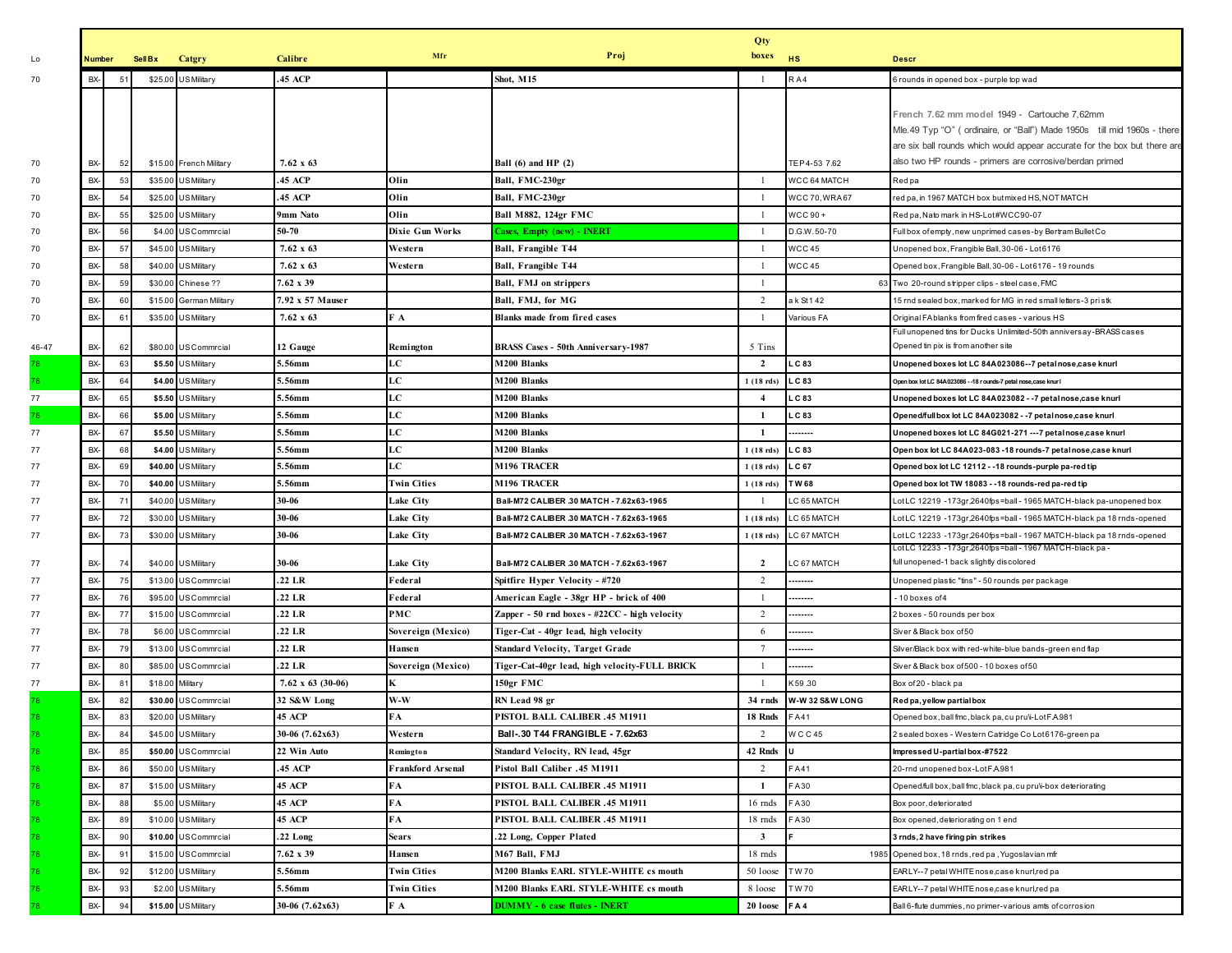|                  |               |     |                |                          |                        |                       |                                                | Qty                |                   |                                                                                           |
|------------------|---------------|-----|----------------|--------------------------|------------------------|-----------------------|------------------------------------------------|--------------------|-------------------|-------------------------------------------------------------------------------------------|
| Lo               | <b>Number</b> |     | <b>Sell Bx</b> | Catgry                   | <b>Calibre</b>         | Mfr                   | Proj                                           | boxes              | HS                | <b>Descr</b>                                                                              |
|                  | BX-           | 95  |                | \$15.00 US Military      | $30-06$ $(7.62x63)$    | F A                   | <b>DUMMY - 6 case flutes - INERT</b>           | 20 loose           | FA4               | Ball 6-flute dummies, no primer-various amts of corrosion                                 |
| 78               | BX-           | 96  |                | \$45.00 US Commrcial     | 45-70                  | W W                   | <b>LIGHT Line Throwing Blank-NAVAL CO</b>      | - 1                | W-W-45-70 GOVT    | Mar 3, 1987 - LIGHT loads-full box                                                        |
| 78               | BX-           | 97  |                | \$30.00 US Military      | 45-70                  | W CC                  | M32 Line Throwing Blank                        | 8 Rnds             | WCC 7 45 M32      | Partial box 9/67, LOT WCC-6099                                                            |
| 79               | BX-           | 98  |                | \$75.00 US Commrcial     | 45-70                  | Winchester            | Blank                                          | -1                 | -----             | Unopened box of 25                                                                        |
| 79               | BX-           | 99  |                | \$40.00 USCommrcial      | 10mm Auto              | Norma                 | HP, 165 gr                                     | 18 rnds            | norma 10mm AUTO   | Opened box, 18 rnds, #11002, marked primer                                                |
| 79               | BX-           | 100 |                | \$45.00 USCommrcial      | 7.62 x 39              | Norma                 | <b>JSP, 125gr</b>                              | -1                 | norma 7.62 x 39   | FULL box of 20 rnds, #17672, jacketed soft point                                          |
| 79               | BX-           | 101 | \$40.00        | <b>USCommrcial</b>       | 7.62 x 39              | Norma                 | <b>JSP, 125gr</b>                              | 18 rnds            | norma 7.62 x 39   | Open box, 18 rnds, #17672, jacketed soft point, box has sticker residue                   |
| 79               | BX-           | 102 | \$35.00        | <b>USCommrcial</b>       | <b>45 ACP</b>          | <b>RemingtonArms</b>  | Ball M1911 - 1965 MATCH - 230gr, FMC           | 48 rnds            | RA 65 MATCH       | Opened box, 48 rnds, Lot # RA5054                                                         |
| 79               | BX-           | 103 |                | \$45.00 US Commrcial     | 45 ACP                 | <b>IMI</b>            | 185gr MATCH-FMJ SWC                            | 48 rnds            | IMI45 ACP         | Opened box, 48 rnds, blue plastic tray  - LOT NO. 8-21-86,box has<br>ding midcenter, edge |
| 79               | BX-           | 105 |                | \$20.00 USCommrcial      | 7.62mm Russian         | Remington             | 148gr FMC                                      | 18 rnds            | REM-UMC 7.62 m/m  | Prple pri ann,-18 rnds, box exc                                                           |
| 79               | BX-           | 106 | \$50.00        | Foreign Military         | 7mm Mauser             | FN                    | Ball, FMC                                      | 98 rnds            | FN 36             | 100 rnd 2-pc box w/98 rnds, black pa                                                      |
| 80               | BX-           | 107 |                | \$18.50 USCommrcial      | 5.56mm x 45mm          | Armscor (Phillipines) | Ball, FMC, 55gr                                | 18 rnds            | <b>SBMC 223</b>   | 18 rounds of 20-round box                                                                 |
| 80               | BX-           | 108 | \$35.00        | USCommrcial              | 30 Carbine             | Armscor (Phillipines) | Ball, FMC, 55gr                                | 48 rnds            | SB MC 30 CARBINE  | Opened box, 48 rnds OF 50-RND BOX                                                         |
| 80               | BX-           | 109 | \$40.00        | <b>USCommrcial</b>       | .22 Long Rifle         | Remington             | High-Velocity, 40gr lead - #1522-A             | $1bx$ of 250       |                   | full, unopened carton, 250 rounds                                                         |
| 80               | BX-           | 110 | \$40.00        | USCommrcial              | .22 Long Rifle         | Remington             | High-Velocity, 40gr lead - #1522-A             | 1 bx of 250        |                   | full, unopened carton, 250 rounds                                                         |
| 80               | BX-           | 111 |                | \$75.00 USCommrcial      | .22 Long Rifle         | Remington             | High-Velocity, 40gr lead - #1522-S - VALUE PAK | 1 bx of 450        |                   | full, unopened carton, 450 rounds - VALUE PAK                                             |
| 80               | BX-           | 112 | \$27.00        | <b>USCommrcial</b>       | 7.62 x 39              | MagTech (Brazil)      | Ball, FMC, 122gr                               |                    | CBC 7.62 K        | Full box of 20 rounds                                                                     |
| 80               | BX-           | 113 |                | \$32.00 USCommrcial      | 7.62 x 39              | LaPua (Finland)       | Ball, FMC, 122gr                               | - 1                | <b>VPT69</b>      | Full box of 20 rounds                                                                     |
| 80               | BX-           | 114 | \$30.00        | US Commrcial             | 32 Smith & Wesson      | <b>WRA</b>            | Lead, RN - K3272 T - STAYNLESS                 | 46 rnds            | WRACO, 32 S.&W.   | 46 rounds of 50-round box                                                                 |
| 79               | BX-           | 115 | \$35.00        | <b>USCommrcial</b>       | 22 Caseless            | <b>Daisy Heddon</b>   | Lead-caseless                                  | $(100 \text{mds})$ |                   | Sleeve of 100 rounds - 1 end flap torn off on box                                         |
| 79               | BX-           | 116 | \$45.00        | <b>USCommrcial</b>       | 32 H&R Magnum          | Federal               | JHP, 85gr - #32HRB                             |                    | F C 32 H&R MAG    | Full box of 50                                                                            |
| 79               | BX-           | 117 |                | \$45.00 USCommrcial      | 32 H&R Magnum          | Federal               | Lead, SWC, 95gr - #32HRA                       |                    | FC 32 H&R MAG     | Full box of 50                                                                            |
| 80               | BX-           | 118 |                | \$12.00 USMilitary       | 30 Carbine             | Lake City             | M6 Grenade Launch                              | 5 rounds           | LC4               | 5 rounds of6-round pkg, red pa                                                            |
| 80               | BX-           | 119 |                | \$40.00 Foreign Military | 30 Carbine             | French                | Ball                                           |                    | ----------------- | ATE Lot 23-57 - unopened box of 50                                                        |
| 80               | BX-           | 120 | \$20.00        | US Commrcial             | 7mm Mauser             | <b>REM-UMC</b>        | Ball                                           | 18 rnds            |                   | 18 rounds of 20-round box, some cartstarting to discolor                                  |
| 79               | BX-           | 121 | \$1.00         | <b>US</b> Military       | 5.56mm x 45mm          | Lake City             | <b>Fluted Dummy - ball - INERT</b>             | 3                  | LC63              | No primer, fluted ball dummy-single round                                                 |
| 79               | BX-           | 122 |                | \$4.50 US Military       | 5.56mm x 45mm          | Lake City             | <b>Fluted Dummy - ball - INERT</b>             | -5                 | LC63              | No primer, fluted ball dummy-5 rounds                                                     |
| 79               | BX-           | 123 |                | \$15.00 US Military      | 5.56mm x 45mm          | Lake City             | <b>Fluted Dummy - ball - INERT</b>             |                    | C <sub>63</sub>   | No primer, fluted ball dummy-20 rounds                                                    |
| 80               | BX-           | 124 | \$35.00        | <b>US</b> Military       | $30-06$ $(7.62x63)$    | F A                   | Gallery Practice Cartridge-Model of 1919       | $\overline{2}$     |                   | Unopened boxes of 20--Loaded 1/4/1921                                                     |
| 80               | BX-           | 125 |                | \$30.00 US Military      | $30-06$ $(7.62x63)$    | F A                   | Gallery Practice Cartridge-Model of 1919       | 18 rnds            | <b>RAH18</b>      | Opened boxes 18 rnds of 20 rnd box--Loaded 1/4/1921                                       |
| 80               | BX-           | 126 |                | \$45.00 US Military      | <b>45 ACP</b>          | <b>Twin Cities</b>    | <b>BALL CALIBER .45 M1911</b>                  |                    | TW 63             | Violet pa, full box, LOT TW S18097                                                        |
| 81               | BX-           | 127 | \$35.00        | <b>US</b> Military       | <b>45 ACP</b>          | R A                   | CALIBER .45 BALL M1911                         |                    | <b>RA68</b>       | Red pa, LOT RA 33082 - full box                                                           |
| 80               | BX-           | 128 |                | \$45.00 US Military      | <b>45 ACP</b>          | <b>WCC</b>            | <b>CALIBER .45 MATCH</b>                       | $\overline{1}$     | WCC 64 MATCH      | LOT WCC 8012 - full box                                                                   |
| 80               | BX-           | 129 |                | \$35.00 US Military      | $30-06$ $(7.62x63)$    | L C                   | <b>BALL CALIBER .30 M2</b>                     |                    |                   | LOT LC 35394 - Unopened box                                                               |
| 81               | BX-           | 130 |                | \$35.00 US Military      | $30-06$ $(7.62x63)$    | L C                   | <b>BALL CALIBER .30 M2</b>                     | 5                  |                   | LOT LC 35395 - Unopened box                                                               |
| 80               | BX-           | 131 |                | \$35.00 USCommrcial      | 7.62 x 39              | <b>BELL</b>           | Ball                                           | 2                  |                   | Blue pa, one box has BEL lot#                                                             |
| 80               | BX-           | 132 |                | \$30.00 US Commrcial     | 7.62 x 39              | Federal               | Soft Point, 123gr - #76239B                    | $19$ nds           | FC 7.62X39        | 19 rnds - in red plastic beltholders of 10 rnds each                                      |
| <b>SOLD-\$30</b> | BX-           | 133 |                | \$0.00 US Military       | 45 ACP                 | <b>FA-SOLD</b>        | PISTOL BALL CALIBER .45 M1911                  | -1                 | <b>FA43</b>       | LOT F.A.981, box has been opened but is full                                              |
| 81               | BX-           | 134 |                | \$30.00 USCommrcial      | 44 WCF                 | Remington             | Lead, 200gr                                    | 9 RNDS             | REM-UMC 44WCF     | 200gr, black powder=box falling apart                                                     |
| 81               | BX-           | 135 | \$30.00        | US Commrcial             | 32 Automatic Colt      | UMC                   | Lead, RN - D15KFU -smokeless                   | 26 rnds            | U.M.C. 32 A.C.P.  | box good, rnds have some tarnish, spots-U on pri                                          |
| 102              | BX-           | 136 |                | \$30.00 US Military      | <b>45 ACP</b>          | Rem-Umc               | PISTOL BALL CALIBER .45 M1911                  |                    | REM-UMC 18        | Unopened boxes                                                                            |
| 81               | BX-           | 137 |                | \$25.00 USCommrcial      | .32 S&W                | Winchester            | Blank                                          | 31 mds             | WRACO .32 S. & W. | 1 end flap torn, other fine - 2 pc box                                                    |
| 82               | BX-           | 138 | \$20.00        | Foreign Military         | $7.62 \times 51$ (308) | .                     | Ball                                           | 7                  | 7.62MM            | Boxes of 15 rnds each-red pa-3 pristks                                                    |
| $102 - ofc$      | BX-           | 139 | \$35.00        | <b>US</b> Military       | $30-06$ $(7.62x63)$    | FA                    | Blanks made from fired cases-Mod 1898 Rifle    | - 1                | Various FA        | Original FA blanks from fired cases - various HS                                          |
| $102 - ofc$      | BX-           | 140 |                | \$35.00 US Military      | 30-06 (7.62x63)        | FA                    | Blanks made from fired cases-Mod 1898 Rifle    | $\overline{4}$     | FA                | Opned box of 20                                                                           |
| 83               | BX-           | 141 |                | \$35.00 US Military      | 30 Carbine             | RA                    | Ball                                           | - 1                | RA53              | black pa                                                                                  |
| <b>SOLD-\$35</b> | BX-           | 142 | \$0.00         | <b>US</b> Military       | $30-06$ $(7.62x63)$    | FA-SOLD               | Tracer, Cal .30 M1                             |                    |                   | Jnopend box, LOT #459                                                                     |
| 83               | BX-           | 143 |                | \$30.00 Comm-German      | .32 S&W                | .                     | RN Lead 98 gr                                  | 37 rnds            | 32 S & W          | Opened 2-pc box-37 rnds remaining                                                         |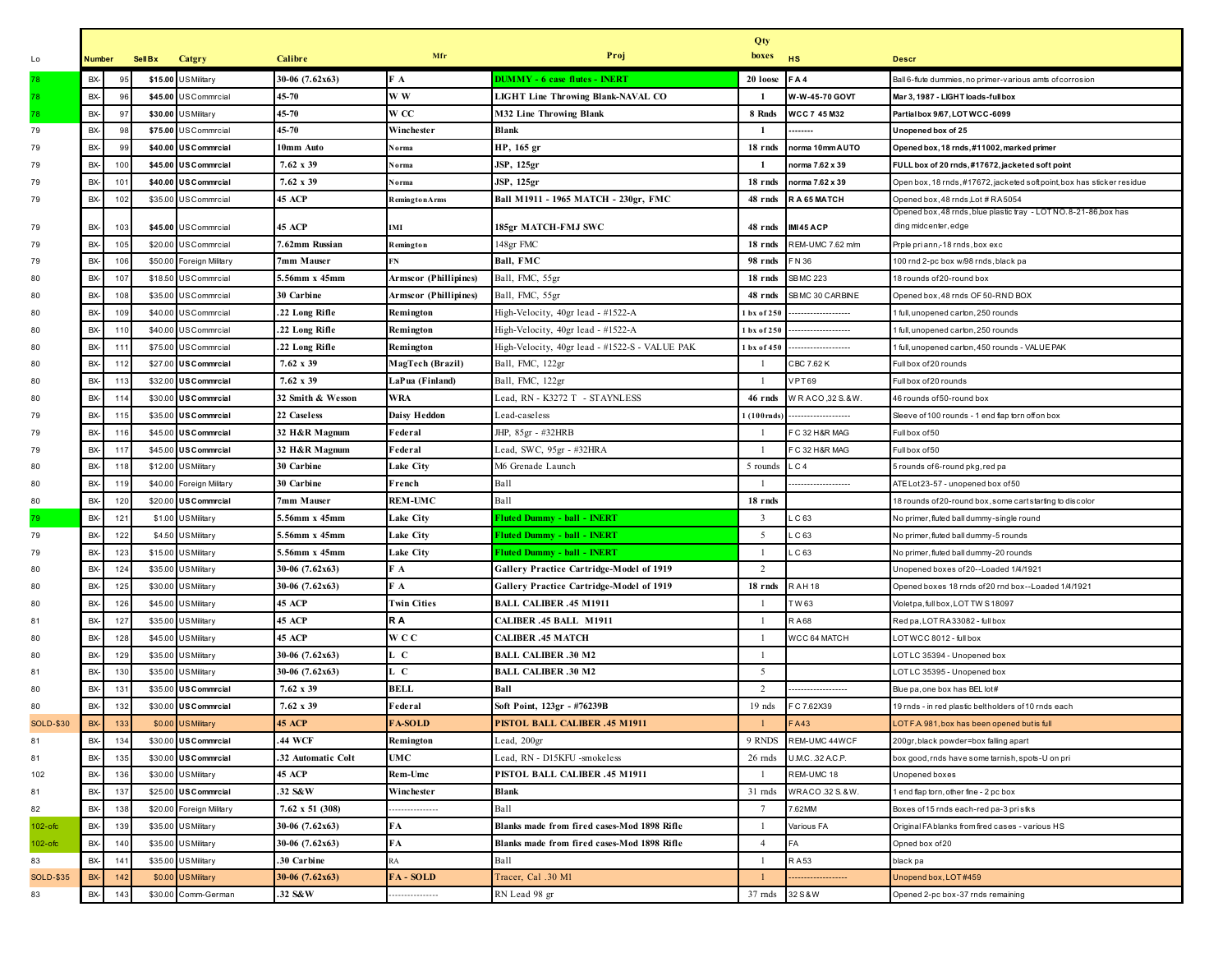|                   | Qty      |     |              |                         |                      |                    |                                                                               |                         |                                        |                                                                                                                                                                                                                                            |
|-------------------|----------|-----|--------------|-------------------------|----------------------|--------------------|-------------------------------------------------------------------------------|-------------------------|----------------------------------------|--------------------------------------------------------------------------------------------------------------------------------------------------------------------------------------------------------------------------------------------|
| Lo                | Number   |     | SellBx       | Catgry                  | Calibre              | Mfr                | Proj                                                                          | boxes                   | <b>HS</b>                              | <b>Descr</b>                                                                                                                                                                                                                               |
| <b>SOLD-\$175</b> | BX-      | 144 |              | \$0.00 USCommrcial      | .22 LR               | <b>SOLD</b>        | 1997 Race Car Tin                                                             | 1 tin of<br>350 rounds  |                                        | 1997 Race Car Tin - NIB - Remington Ltd Edition-22LR - Racecar Tin<br>Camo Edition, 1997 - Full Tin (350) - Remington Arms Co Limited<br>Edition - Full tin with 7 different 50-round boxes of Remington<br>ammunition - 20 years old now! |
| <b>SOLD-\$40</b>  | BX-      | 145 | \$0.00       | <b>US</b> Military      | <b>45 Cal</b>        | Rem - CAN'T LOCATE | Dbl ActionRevolver Cal 45 of 1917 - in clips                                  | $\overline{1}$          |                                        | Unopened box of 24 rounds in clips                                                                                                                                                                                                         |
| 102               | BX-      | 146 |              | \$25.00 US Military     | 30-06 (7.62x63)      | FA                 | <b>DUMMY-INERT Cal .30 M1906</b>                                              | $\overline{1}$          |                                        | Unopened box of 20 rounds-Sskot FA                                                                                                                                                                                                         |
| $102$             | BX-      | 147 | \$25.00      | <b>US Military</b>      | 30-06 (7.62x63)      | <b>FA-SOLD</b>     | Ball-Cal .30 T65E2- The FAT-1E1 ball round was<br>given the designation T65E2 |                         |                                        | Jnopened box of 20 rounds-LOT FAX+F145:N14530-1292                                                                                                                                                                                         |
| 83                | BX-      | 148 | \$12.00      | <b>RELOADS??</b>        | .30 ARMY             | WRA                | Appear to be cast bullet reloads                                              | 19 mds                  | Mixed                                  | Reloads ???                                                                                                                                                                                                                                |
| 83                | BX-      | 149 | \$20.00      | <b>US Military</b>      | <b>45 ACP</b>        | WCC                | PISTOL BALL CALIBER .45 M1911                                                 | 17 mds                  | <b>WCC 42</b>                          | Opened 20rnd box - 17 left                                                                                                                                                                                                                 |
| 83                | BX-      | 150 | \$65.00      | <b>US Military</b>      | 30 Carbine           | LC                 | M6 Grenade Launching - for Carbine                                            | 49 rnds                 | $\_$ C 43                              | 49 nds of 50-rnd boz-5 petal crimp-Lot 12034                                                                                                                                                                                               |
| 83                | BX-      | 151 |              | \$20.00 USMilitary      | 7.62 x 51 (308)      | <b>FA-SOLD</b>     | 7.62 MM. NATO MATCH-200gr Taper Heel<br>MC bullet                             | 11 mds                  | RA59+                                  | LOTRA-5006-11 rnds of 20 rnd box                                                                                                                                                                                                           |
| 83                | BX-      | 152 | \$35.00      | <b>Foreign Military</b> | 7.62 x 51 (308)      | DAG                | Training-blue plastic-LOT DAG 1/79                                            | $\overline{\mathbf{3}}$ | DAG 7.62X51                            | Blue plastic training rnd-brass head, green pa-boxes of 50                                                                                                                                                                                 |
|                   | BX- 152A |     | \$30.00      | <b>Foreign Military</b> | 7.62 x 51 (308)      | DAG                | Training-blue plastic-LOT DAG 1/79                                            | 48 mds                  | DAG 7.62X51                            | Blue plastic training rnd-brass head, green pa-open box-48 rnds                                                                                                                                                                            |
| 83                | BX-      | 153 | \$215.00     | <b>USCommrcial</b>      | .22 LR               | Winchester         | Boy Scouts 75th anniv - full brick of 500                                     | 1 brick                 |                                        | Full brick of 500 - 75th anniversary                                                                                                                                                                                                       |
| 83                | BX-      | 154 | \$125.00     | <b>USCommrcial</b>      | .22 LR               | Remington          | #R21                                                                          | 1 BRICK                 |                                        | 5005nd brick-Brown box, red/green lettering-10 50-rnd boxes                                                                                                                                                                                |
| 83                | BX-      | 155 | \$90.00      | <b>USCommrcial</b>      | .22 LR               | Remington          | #R54PM-Lesmok powder, red/white box-Palma                                     | 2                       |                                        | VERY slightblack smudge on box front-1920's                                                                                                                                                                                                |
| 83                | BX-      | 156 | \$100.00     | <b>USCommrcial</b>      | .22 LR               | Remington          | #R54PM-Lesmok powder, red/white box-Palma                                     | 2                       |                                        | 2 boxes of 50-1920's                                                                                                                                                                                                                       |
| 83                | BX-      | 157 | \$12.00      | <b>US Military</b>      | 30-06 (7.62x63)      | S L                | Tracer M25 - Caliber 30                                                       | 4 mds                   | SL 52                                  | Open box-4 rnds-orange tip (faint), red pa-LOT SL 7080                                                                                                                                                                                     |
| 83                | BX-      | 158 | \$20.00      | <b>US Military</b>      | 5.56mm x 45mm        | Remington          | <b>BALL M193 - LOT RA5116</b>                                                 | 18 mds                  | r a 65                                 | Open box, red pa                                                                                                                                                                                                                           |
| 83                | BX-      | 159 | \$20.0       | <b>US Military</b>      | 30-06 (7.62x63)      | Western            | <b>BALL FRANGIBLE CALIBER .30 T44</b>                                         | - 1                     |                                        | Sealed box-LOTW.C.C.6176-Gauged by Frankford Arsenal                                                                                                                                                                                       |
| 84                | BX-      | 160 | Mk Offer     | US Commrcial            | $6.5$ mm M/S         | Remington          | 150gr SP - R505 - for Model 1903 M/S                                          | - 1                     | REM-UMC 6.5 m/m                        | 1930-1933 box-Box of 20 rnds-For Mannlicjer-Schoenauer Model 1903                                                                                                                                                                          |
| 84                | BX-      | 161 | Mk Offer     | <b>JS Commrcial</b>     | .25-20 Winchester    | Remington          | 86gr Lead - R77 - 1934to 1942 era box                                         | -1                      | <b>REM-UMC 25-20</b>                   | 1934-1942 box-Box of 50 rnds                                                                                                                                                                                                               |
| 84                | BX-      |     | 162 Mk Offer | US Commrcial            | .38 Short (Colt)     | Peters             | Solid Head, RN Lead                                                           | 7 rnds                  | .38 S.                                 | Box good, 2 pc-7 cartridges                                                                                                                                                                                                                |
| 84                | BX-      | 163 | Mk Offer     | <b>JS Commrcial</b>     | 32 S&W               | Winchester         | Blank                                                                         | 33 rnds                 | W.R.A.Co.32 S&W                        | <b>Buff top wad</b>                                                                                                                                                                                                                        |
| 84                | BX-      | 164 | Mk Offer     | <b>JSCommrcial</b>      | .32 S&W              | Remington          | 88gr Lead RN-Idex1132                                                         | - 1                     | <b>REM-UMC 32 S&amp;W</b>              | Full box of 50, plastic tray-1962/1963 box                                                                                                                                                                                                 |
| 84                | BX-      | 165 | Mk Offer     | <b>JSCommrcial</b>      | 32 Short Colt        | Remington          | 80gr Lead RN-Idex1632                                                         | 31 rnds                 | R-P32SHCOLT                            | 31 rnds from box of 50, plastic tray-1962/1963 box                                                                                                                                                                                         |
| 84                | BX-      | 166 | Mk Offer     | <b>JS Commrcial</b>     | 30 Winchester        | Winchester         | Model 94 SP, 170gr - 2629                                                     | -1                      | <b>WRA &amp; Rem</b>                   | Fied cases-WRA 30WCF & RE-UMC30-30 HS's                                                                                                                                                                                                    |
| 84                | BX-      | 167 | Mk Offer     | <b>JS Commrcial</b>     | .25 Remington        | US Cart Co         | <b>SP</b>                                                                     | 10 rnds                 | <b>U.S.C.CO.25 REM</b>                 | 10 rnds of 20-rnd box, some cartdetrioration                                                                                                                                                                                               |
| 84                | BX-      | 168 | Mk Offer     | <b>JSCommrcial</b>      | .32 S&W              | Winchester         | 85gr Lead RN-K3272T                                                           | 28 rnds                 | W.R.A.32 S.&W.                         | Purple pa-1end flap missing                                                                                                                                                                                                                |
| 84                | BX-      |     | 169 Mk Offer | <b>JSCommrcial</b>      | 38-56 WCF            | Winchester         | 255gr JSP-For Winchester Model 1886 Rifles<br>-smokeless                      | 8 rnds                  | W.R.A.Co. 38-56 WCF<br>& REM-UMC 38-56 | 3 Rem H/s & 6 WRAHS w/marked primer-some case deteriration<br>on some eounds                                                                                                                                                               |
| 84                | BX-      | 170 | \$45.0       | <b>USCommrcial</b>      | .30 Govt Mod 1906    | Winchester         | 150gr Pointed Full Patch-smokeless                                            | 18 rnds                 | W.R.A.30-06                            | Nipri, a few cart deteriorating-box Exc                                                                                                                                                                                                    |
| 84                | BX-      | 171 | Mk Offer     | Foreign Military        | 30-06 (7.62x63)      | Gevelot            | <b>Ball, FMC</b>                                                              | 18 rnds                 | GEVELOT 7.62 MOD.49                    | black primer & belletsealant                                                                                                                                                                                                               |
| 84                | BX-      |     | 172 Mk Offer | US Commrcial            | 45 Calibre           | WSK                | 45 Calibre wood shot sabot-1.309OA,.446 diam                                  | 48 rnds                 | N/A                                    | Wood shotsaobts, 45 Cal-tan box, Allied Printing                                                                                                                                                                                           |
| 84                | BX-      |     | 173 Mk Offer | <b>US Military</b>      | .45 Calibre          | <b>US Cart Co</b>  | CREEDMOR SPECIAL-405gr, 64gr pwdr                                             | $\overline{4}$          | RL1279&RL180                           | 6 RND SAMPLE PACK-2 DIFF HS-12 79(3) 1 80 (1)                                                                                                                                                                                              |
| 84                | BX-      | 174 | \$20.00      | <b>USCommrcial</b>      | 30-06 (7.62x63)      | Winchester         | <b>GOB.REP.DOMINICANA-BALL, FMC-CLIPS</b>                                     | 13 rnds                 | <b>WRA.30-06 SPRG</b>                  | 5-RND clips-1947-1948                                                                                                                                                                                                                      |
|                   | BX-      | 175 | \$15.00      | <b>Foreign Comm</b>     | 6.5mm Jap            | Norma et al        | 156gr SP, RN +various FMC miitary                                             | $17$ rnds               |                                        | NORMA Re 6.5 Jap Mixed-2 rnds are Norma-restmixed military FMC-1 end flap torn off(inc)                                                                                                                                                    |
| 84                | BX-      | 176 | \$10.00      | <b>USCommrcial</b>      | 30 Army (30-40 Krag) | Remington, etc     | <b>MIXED rnds-NO Silvertip</b>                                                | 16 rnds                 |                                        | Several reloads, some deterioration, 1 blank-1 end flap torn (inc)                                                                                                                                                                         |
| 84                | BX-      | 177 | \$35.0       | US Commrcial            | 45 Automatic (ACP)   | Peters             | 230gr FMC-#4504-full box of 50                                                | -1                      | PETRRS .45 A.C.                        | Full box of 50                                                                                                                                                                                                                             |
| 88                | BX-      | 178 | \$45.00      | <b>USCommrcial</b>      | .30 Calibre          | FA                 | Blanks, from fired cases-for Model 1898 rifle                                 | -1                      | FA misc                                | Full box, May 17, 1905 & I spectors stamp on top                                                                                                                                                                                           |
| 88                | BX-      | 179 | \$100.00     | <b>USCommrcial</b>      | .44 Colt             | Winchester         | Solid Had, lead                                                               | $\mathbf{1}$            | W.R.A.Co. 44 COLT                      | Full box of 50-frontflap of box missing                                                                                                                                                                                                    |
| 88                | BX-      | 180 | \$20.00      | <b>USCommrcial</b>      | 38-56 Winchester     | UMC, Rem, etc      | Lead, FN - For Marlin-SP                                                      | 9 rnds                  | Various FA                             | Vsrious hs-Peters, UMC, REM-UMCWRA-some marked primers                                                                                                                                                                                     |
| 88                | BX-      | 181 | \$15.00      | <b>USCommrcial</b>      | 7mm Magnum           | Herter's           | Fired Cases only-150gr SP                                                     | 13                      | HERTER'S 7 mm MAG.                     | FIRED CASES ONLY                                                                                                                                                                                                                           |
| 88                | BX-      | 182 | \$25.00      | <b>USCommrcial</b>      | 40-72-330            | Winchester         | 330gr bullet-72gr pwdr-.40 Calibr-Model 1895                                  |                         |                                        | 1 empty case                                                                                                                                                                                                                               |
| 88                | BX-      | 183 | \$30.00      | <b>USCommrcial</b>      | 40-70-330            | UMC                | 330gr bullet-70gr pwdr-.40 Calibr-Model 1895                                  | 2 rnds                  | U.M.C. S H .40-70.                     | For Winchester/Marlin Rifles                                                                                                                                                                                                               |
| 88                | BX-      | 184 | \$30.00      | <b>USCommrcial</b>      | 6m/mU.S. Navy        | UMC,Rem            | 112gr bullet-smkless-live/fired/primed                                        | 10 rnds                 | REM-UMC 6 m/m USN                      | 10 live rnds, 2 primed cases, 5 fired cases-9REM-UMC, 1 UMC HS                                                                                                                                                                             |
| 88                | BX-      | 185 |              | \$20.00 USCommrcial     | .32 S&W              | UMC                | Wood sabot shot                                                               | 6 rnds                  | <b>UMC 32 S&amp;W</b>                  | 2 pc box, marked SHOT on top by soeone                                                                                                                                                                                                     |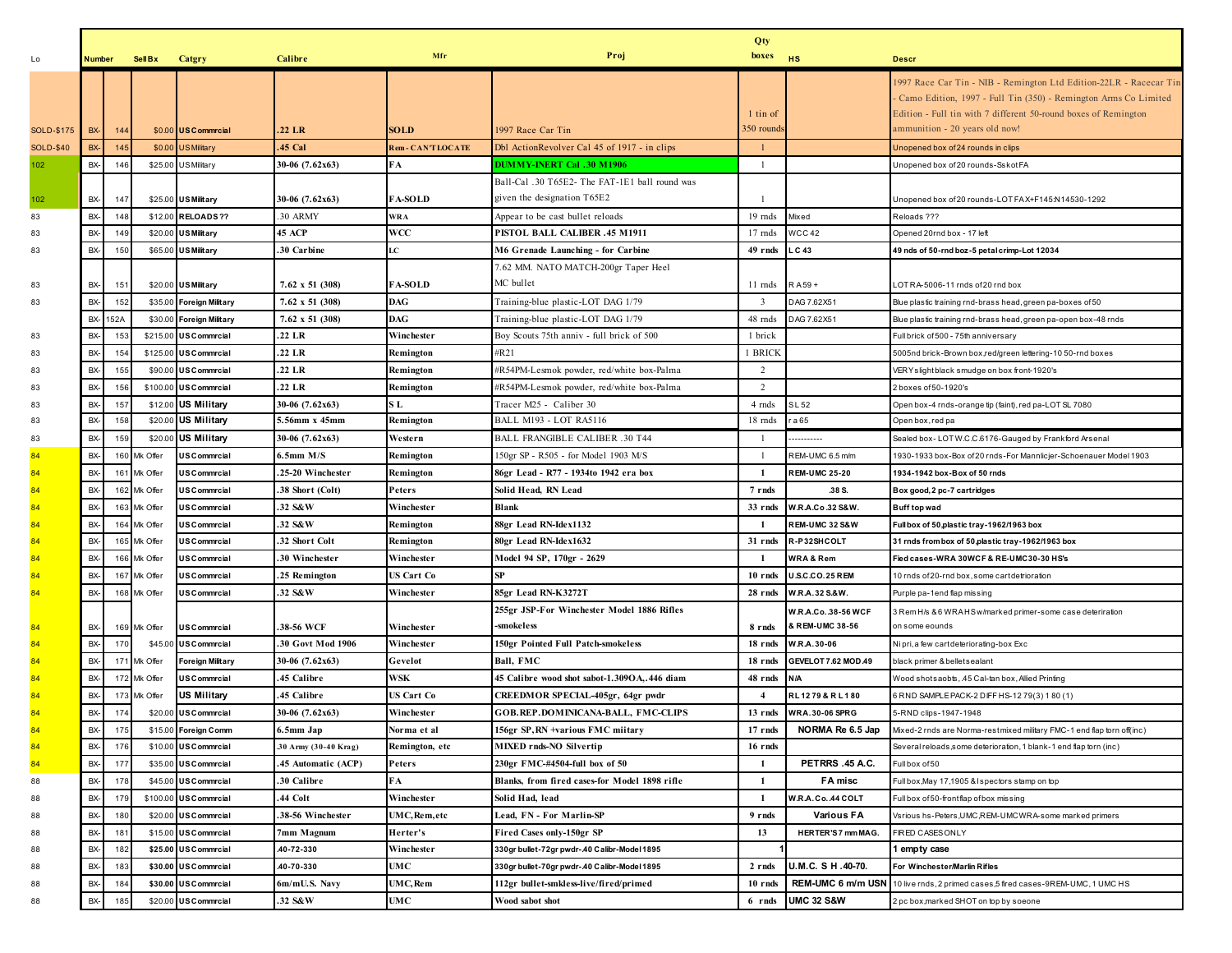|           |     |                |                      |                    |                            |                                                             | Qty        |                                         |                                                                                                                                        |
|-----------|-----|----------------|----------------------|--------------------|----------------------------|-------------------------------------------------------------|------------|-----------------------------------------|----------------------------------------------------------------------------------------------------------------------------------------|
| Number    |     | <b>Sell Bx</b> | Catgry               | Calibre            | Mfr                        | Proj                                                        | boxes      | <b>HS</b>                               | <b>Descr</b>                                                                                                                           |
| BX-       | 186 |                | \$12.00 Foreign Comm | 9.3 X 72R          | <b>DWM</b>                 | 193gr flat nose, Index #9520-SF                             | 2          | DWM K X 9.3 x 72R                       | 10-rnd box, 2 rnds                                                                                                                     |
| BX-       | 187 | \$25.00        | <b>USCommrcial</b>   | 9mm Luger (9x19)   | Hornady                    | 115gr FMJ - Illuminated Trajectory-#9326                    | -1         | FRONTIER 9mm LUGER                      | 50 rnd box - 47 rounds presentin black plastic tray                                                                                    |
| BX-       | 188 | \$35.00        | <b>USCommrcial</b>   | 45-70              | Naval Co                   | Blank-for line-throwing gun-MEDIUM                          | -1         | R-P45-70 GOVT                           | Full box, on RP cases, Medium load, 2/4/1988                                                                                           |
| BX-       | 189 | \$35.00        | <b>USCommrcial</b>   | 45-70              | Naval Co                   | Blank-for line-throwing gun-HEAVY                           | -1         | R-P45-70 GOVT                           | Full box, on RP cases, HEAVY load, Nov 27, 1987                                                                                        |
| BX-       | 190 |                | \$35.00 US Commrcial | 45-70              | Naval Co                   | Blank-for line-throwing gun-MED(20)HEAVY(5)<br>Feb 14, 1985 | 25 Rnds    | R-P45-70 GOVT                           | 30-rnd box made up ofred plastic tray (20) and a 6-rnd section<br>of a 2nd red plastic tray, taped together-HEAVY marked by black mark |
|           |     |                |                      |                    |                            | Blank-for line-throwing gun-HEAVY                           |            |                                         |                                                                                                                                        |
| BX-       | 191 |                | \$35.00 US Commrcial | 45-70              | Naval Co                   | Jan 25, 1988                                                | 8 Rnds     | R-P45-70 GOVT                           | 30-rnd box made up of white styro tray (20) and a 6-rnd section<br>of a 2nd white styro tray, taped together                           |
| BX-       | 192 | \$32.00        | <b>USCommrcial</b>   | 43 Spanish         | <b>UMC</b>                 | Inside lube, RN Lead                                        | 17 Rnds    | None                                    | 20rnd 2-pc box-MAY be reloads,some writing on box                                                                                      |
| BX-       | 193 | \$20.00        | <b>Foreign Comm</b>  | 8x57 Mauser        | PS                         | SP, RN - 12-14-81 mfr                                       | 27 Rnds    | PS*8x57*                                | 3-10 rnd boxes, 3 rnds missing                                                                                                         |
| BX-       | 194 |                | <b>US Commrcial</b>  | .32 S&W            | Winchester                 | Blank - W32BL1P                                             | 13 Rnds    | W W 32 S&W                              | 13 rounds of 50-rnd box                                                                                                                |
| BX-       | 195 |                | <b>US Commrcial</b>  | 38 S&W             | Remington                  | Blank - INDEX 9238                                          | 30 Rnds    | R-P38 S&W                               | 30 rounds of 50-rnd box - nickel cases-1962/63+/-                                                                                      |
| BX-       | 196 | \$10.00        | <b>Foreign Comm</b>  | 6.5 X 57           | <b>DWM</b>                 | FMC (4) and 1 SP                                            | 5 Rnds     | ED W ME6,5 X57                          | 4 FMC rounds, 1 SP - black pa                                                                                                          |
| BX-       | 197 |                | US Commrcial         | 38 Autonatic       | <b>Peters</b>              | 130gr FMC - No. 3851                                        | -1         | PETERS38 ACP                            | Full box of 50, 2-pc box, yellow/blue-1 end flap torn but present                                                                      |
| BX-       | 198 |                | <b>US Commrcial</b>  | 32-20 Winchester   | Winchester                 | 100gr Soft Point - W32202                                   | 5 Rnds     | W R A 32-20 WIN                         | 5 rnds from 2-pc 50-rnd box                                                                                                            |
| BX-       | 199 | \$12.00        | <b>US Commrcial</b>  | .41 Long Colt      | Western                    | 200gr Lubaloy bullet - K1361T                               | 30 Rnds    | <b>WESTERN 41 LONG COLT</b>             | 30 rounds of 50-rnd box - MOST APPEAR TO BE RELOADS                                                                                    |
| BX-       | 200 | \$25.00        | <b>USCommrcial</b>   | .32 S&W            | Winchester                 | 85gr Lead Bullet                                            | - 1        | W.R.A.Co.32 S&W                         | Full box of 50, 2-pc box, yellow/red-end flaps missing                                                                                 |
| BX-       | 201 | \$22.00        | <b>US Commrcial</b>  | .38 S&W            | Remington/UMC              | 146gr Lead Bullet - R253                                    | 43 Rnds    | <b>REM-UMC 38 S&amp;W</b>               | 43 rounds of 50-rnd box-1930-1933                                                                                                      |
| BX-       | 202 | \$15.00        | <b>Foreign Comm</b>  | 9mm Mauser         | Kynoch                     | RN Soft point, 245gr                                        | 3 Rnds     | KYNOCH 9nn M                            | 10 rnd yellow/red box-3 ronds remaining                                                                                                |
| BX-       | 203 | \$100.00       | <b>US Commrcial</b>  | 45-70              | Frankford Arsenal          | Blank Cartridges, for Rifle and Carbine                     | 1 box      | None                                    | FULL 20-r nd Box-one end flap opened-blue box, black letter ing<br>-Sept 12,1889                                                       |
| BX-       | 204 | \$100.00       | <b>US Commrcial</b>  | 45-70              | <b>Frankford Arsenal</b>   | Gatling Gun Blank                                           | 1 box      | ???                                     | FULL 20-rnd Box--buff-colored box, black lettering-Aug 26, 1902                                                                        |
| BX-       | 205 | \$85.00        | <b>US Commrcial</b>  | 45-70              | WRA                        | Carbine Ball Cartridges, Reloading                          | 1 box      | W.R.A. CO. 45-70                        | FULL 20-rnd Box--buff-colored box, black lettering-opened, string intact                                                               |
| BX-       | 206 | \$100.00       | <b>USCommrcial</b>   | 45-70              | UMC                        | Flat Point-405gr bullet, 70gr powder                        | 1 box      |                                         | FULL 20-rnd Box--buff-colored box, black lettering                                                                                     |
| BX-       | 207 |                | <b>US Commrcial</b>  | .32 S&W            | <b>UMC</b>                 | gr bullet, 10 grs pwder                                     | Loose rnd: |                                         | Partial box                                                                                                                            |
| BX-       | 208 | \$30.00        | <b>Foreign Comm</b>  | .303 British       |                            | BLANK, L Mk V                                               | 1 box      |                                         | String-tied paper (gray w/red lettering) 10-round packet                                                                               |
| BX-       | 209 | \$10.00        | <b>Foreign Comm</b>  | 6.5 X 58R          | <b>RWS</b>                 | ${\rm FMC}$                                                 | 7 Rnds     | RWS.6,5X58R                             | 3 rounds are softpoint-corroded                                                                                                        |
|           |     |                |                      |                    |                            |                                                             |            |                                         | Jnopened box of 20-barely still closed-FOR BROOMHANDLE MAUSER                                                                          |
| BX-       | 210 |                | \$15.00 Foreign Comm | 7.63 pistol        | <b>DWM</b>                 | Ball, assumed                                               | 1 box      |                                         | Marked: Mauser-Selbstlade-Pistole-Kal 7,63lmm                                                                                          |
| BX-       | 211 | \$75.00        | <b>USCommrcial</b>   | 45-70 BP           | <b>US Cartridge Co</b>     | Ball, RN Lead, 40 gr - Black Powder                         | 6 Rnds     | 491(3),F697,F617<br>-67                 | FAcases roun in USCCo bo-6 rns o 20-r box                                                                                              |
| BX-       | 212 | \$0.00         | <b>US Commrcial</b>  | 45-70 Winchester   | Winchester                 | K4509C-Low Pressure Smokeless-300gr SP                      | 20 Rnds    | Adapted to Model 86                     | Unopened box, frontlabel intactbutone end flap gone                                                                                    |
| BX-       | 213 | \$0.00         | <b>US Commrcial</b>  | 45 ACP             | Remington                  | Tracer - Red Tip, Nickled case-FMC                          | $9 + 7$    | REM-UMC 45 ACP                          | Red/Green 2-pc box-Label on front"TRACER"- 9 good/7 splitcase rnds                                                                     |
| BX-       | 214 | \$75.00        | <b>USCommrcial</b>   | 6mm                | Winchester                 | Adapted to Lee Straight Pull - 112gr SP-K6002C              | $6+$       | W.R.A.Co.6m/nU.S.N.<br>And some REM-UMC | Tan/Buff2 pc box - 6 live rounds, 4 primed cases, 2 fired cases -, most<br>are WRA but 4 primed are REM-UMC                            |
| BX-       | 215 | \$0.00         | <b>US Commrcial</b>  | 30 Carbine         | Winchester                 | Dummy                                                       | -50        |                                         | Sealed/unopened box - may have WRA43 HS like item 216                                                                                  |
| BX-       | 216 | \$0.00         | <b>US Commrcial</b>  | 30 Carbine         | Winchester                 | Dummy                                                       | 50         | <b>WRA43</b>                            | Full box, opened                                                                                                                       |
| BX-       | 217 |                | \$50.00 US Military  | .30 Carbine        | Winchester                 | M13 Dummy                                                   | 50         |                                         | Sealed/unopened box-LOT 22042                                                                                                          |
| BX-       | 218 | \$0.00         | <b>US Commrcial</b>  | 45-70 Government   | Remington                  | Black Powder - Flat Point-405gr bullet                      | 20         |                                         | Marked A30 L on box bottom                                                                                                             |
| BX-       | 219 |                | \$0.00 US Commrcial  | 45-70 Government   | <b>US Cartridge Co</b>     | For Musket-70gr Musket Powder-405gr bulltet                 |            | <b>R7L79</b>                            | Fraziers Patent Cartridge Pocket label on box bottom                                                                                   |
| BX-       | 220 | \$0.00         | <b>US Commrcial</b>  | 45-70 Government   | Winchester                 | SHOT Cartridges-#8 shot-                                    | 19         | <b>W.R.A.Co. 45-70</b>                  | 2 pc green/buffbox - 19 cartridges                                                                                                     |
| BX-       | 221 | \$45.00        | <b>USCommrcial</b>   | 45 Auto Colt (ACP) | Winchester                 | FMC.230gr                                                   | 50         | W.R.A./CO. 45 A C                       | Full box, 1 has primer dent(dud?)                                                                                                      |
| BX-       | 222 | \$25.00        | <b>USCommrcial</b>   | .250 Savage        | Remington                  | 100gr PSP                                                   | 20         |                                         | Full box butmismatched HS-Rem, Super-X                                                                                                 |
| BX-       | 223 | \$25.00        | <b>US Commrcial</b>  | .32 S&W (BP)       | Remington                  | 88gr bullet- Black Powder                                   | 27         | W.R.A.Co.32S.                           | ALL rounds are Winchester, NOT Remington                                                                                               |
| BX-       | 224 | \$0.00         | <b>US Military</b>   | 45 ACP             | <b>Evansville Ordnance</b> | M1921 DUMMY rounds - Evansville                             | 50         |                                         | FULL UNOPENED Box = LotE.C. - S-25314                                                                                                  |
| BX-       | 225 | \$0.00         | <b>US Commrcial</b>  | 45-70 Government   | <b>UMC</b>                 | 45-70-500 Solid Head - 70gr powder500gr bullet              | 20         |                                         | Unopened box of 20-2 piece box wth pull string                                                                                         |
| BX-       | 226 | \$0.00         | <b>US Commrcial</b>  | 45-70 Government   | <b>Frankford Arsenal</b>   | RIFLE BALL CARTRIDGES, RELOADING - 1895                     | <b>20</b>  |                                         | Unopened box of 20-2 piece box wth pull string-1895 stamped on box                                                                     |
| BX-       | 227 | \$0.00         | <b>US Commrcial</b>  | 45-70 Government   | <b>UMC</b>                 | 45-500 GOVT. SMOKELESS-500gr bullet                         | <b>20</b>  |                                         | Unopened box of 20-2 piece box wth pull string                                                                                         |
| BX-       | 228 |                | \$50.00 US Military  | .30 Carbine        | Winchester                 | M13 Dummy                                                   | 50         |                                         | Sealed/unopened box-LOT 22042                                                                                                          |
| <b>BX</b> | 229 |                | \$0.00 US Commrcial  | 45-70 Government   | <b>UMC</b>                 | For U.S.SPRINGFIELD CARBINE - 405gr bulllet                 | <b>20</b>  | U.M.C 45 GOVT.                          | Full box of 20 in 2-piece box                                                                                                          |
|           |     |                |                      |                    |                            |                                                             |            |                                         |                                                                                                                                        |